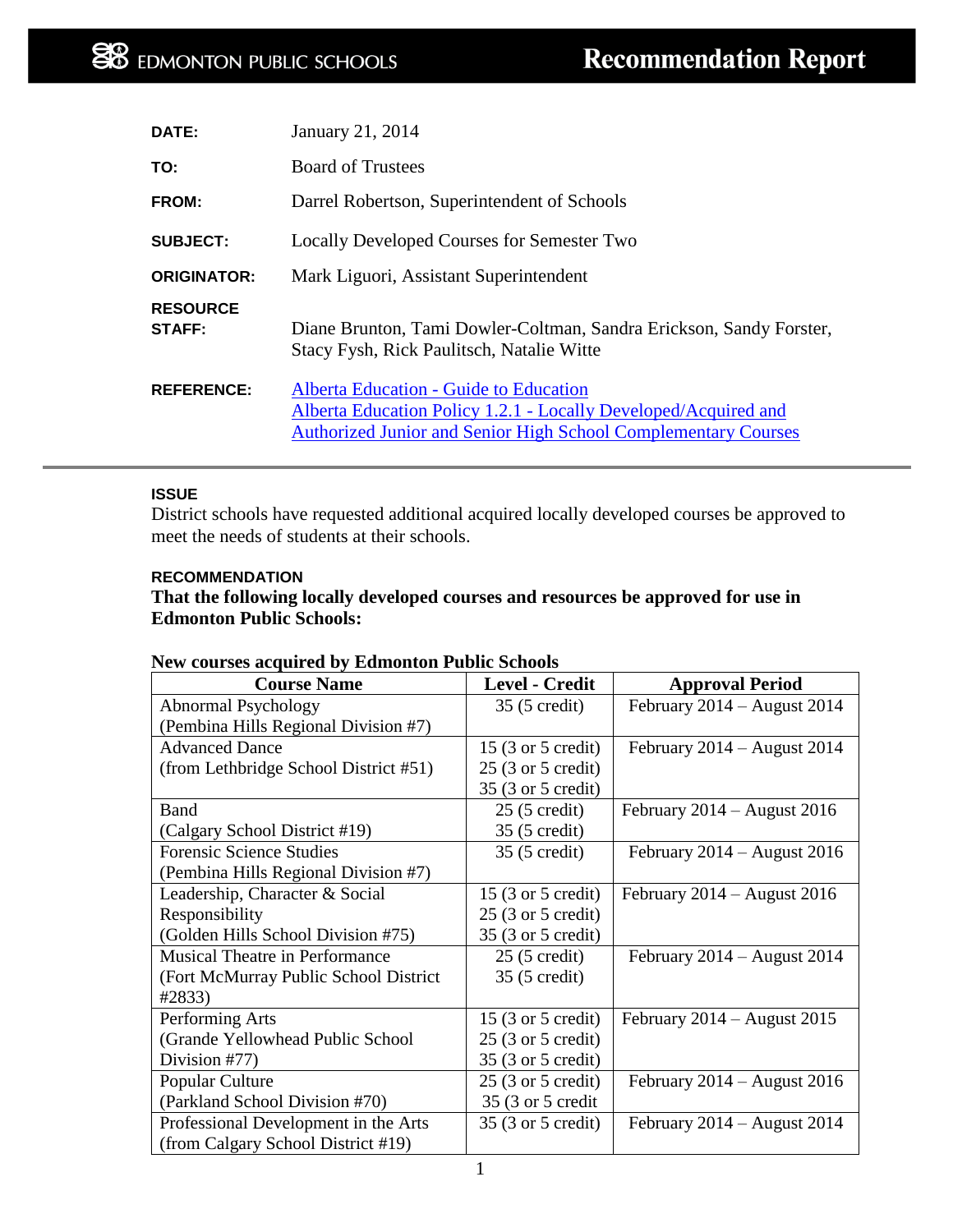| <b>Course Name</b>                        | Level - Credit                        | <b>Approval Period</b>          |
|-------------------------------------------|---------------------------------------|---------------------------------|
| Rock and Pop                              | $15(5 \text{ credit})$                | February $2014 -$ August $2015$ |
| (St. Albert Public School District #5565) | $25(5 \text{ credit})$                |                                 |
|                                           | 35 (5 credit)                         |                                 |
| Triathlon                                 | $25(5 \text{ credit})$                | February $2014 -$ August 2015   |
| (Red Deer Public District #104)           | 35 (5 credit)                         |                                 |
| Vocal Jazz                                | 15 $(3 \text{ or } 5 \text{ credit})$ | February $2014 -$ August 2016   |
| (Calgary School District #19)             | $25(3 \text{ or } 5 \text{ credit})$  |                                 |
|                                           | 35 (3 or 5 credit)                    |                                 |

## **BACKGROUND**

Locally developed courses (LDCs) are developed or acquired and authorized by school authorities to provide students with learning opportunities that complement provincial programs of study. LDCs provide unique opportunities to explore a range of interests in subject areas or extend the learning outcomes in provincial programs. These courses accommodate special interests and abilities of students and address local, community or parental interests. Districts may develop their own courses, or they may seek permission to acquire courses developed by other districts.

Alberta Education supports the local development and authorization of junior high and senior high school complementary courses which do not duplicate provincially authorized courses, to further develop and cultivate the unique interests and abilities of students; and to foster educational improvement and excellence through innovation at the local level to meet the unique needs of a local community.

Locally developed courses and resources are approved and renewed on a three year cycle by the developing board. In the case of high school courses, the courses also must be approved and renewed by Alberta Education. The process is governed by Alberta Education policies. All courses developed align to policy guidelines such as:

- courses are completed within the year they are started;
- a certificated teacher is required for instruction;
- unique hours of instruction are required for each course; and
- waiver of prerequisites provision cannot apply to locally developed courses.

Locally developed courses are created to meet specific identified schools' needs. The costs of developing a course varies greatly with differing topics, external requirements, number of courses in sequence, established frameworks, and complexity of stakeholders.

#### **RELATED FACTS**

Advance Dance and Professional Development in the Arts have been requested by Victoria School of the Arts.

Abnormal Psychology has been requested by Braemar School.

Band; Forensic Science Studies; Leadership, Character & Social Responsibility; Musical Theater in Performance; Performing Arts; Popular Culture; Rock and Pop; Triathlon and Vocal Jazz have been requested by Ross Sheppard School.